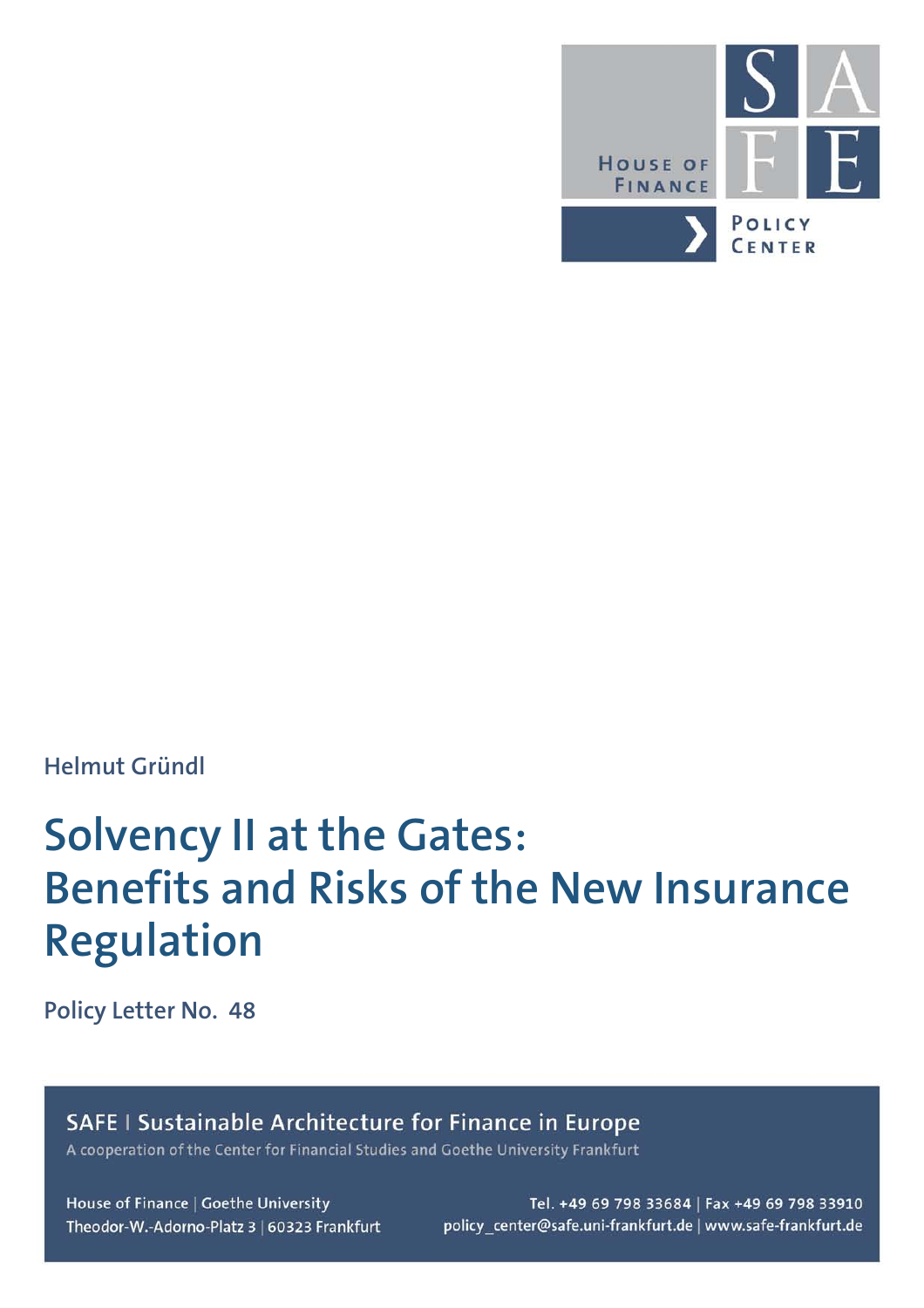This article was previously published, under the same title, in the ICIR Annual Report 2014-2015, pp. 34 – 36.

SAFE Policy papers represent the authors' personal opinions and do not necessarily reflect the views of the Research Center SAFE or its staff.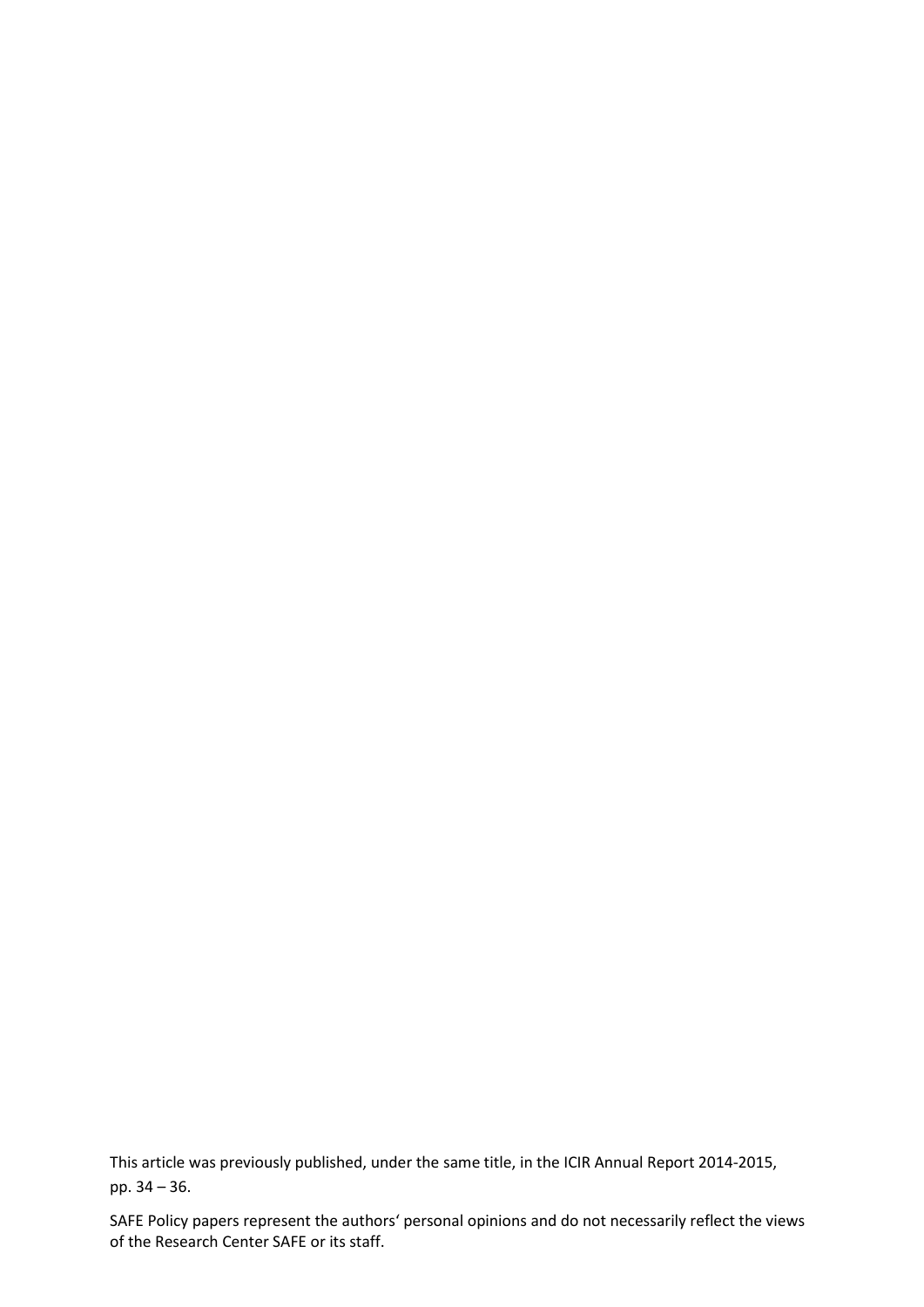### **Solvency II at the gates:**

## **Benefits and risks of the new insurance regulation**

*Helmut Gründl*

20 November 2015

Investors and insurance policyholders are often confronted with complex products and providers' opaque organisational structures. At the same time, the possibility that their claims will not be honoured often poses an existential risk. Financial regulation therefore aims to put in place a financial services framework that will safeguard market processes whilst also protecting consumers. The issue of consumer protection is addressed not only by product regulation but also, in particular, by the fact that providers are able to deliver the promised benefits and services as a result of regulation and market supervision. However, these benefits of regulation are accompanied by certain risks, which I have described below using the example of insurance regulation.

The deregulation of insurance markets and products in the mid-1990s intensified price competition among providers. It soon became apparent that – given the potentially greater insolvency risks involved – non-risk-based solvency regulation was unable to meet these challenges. Solvency II – which comprises risk-based solvency regulations – will come into effect throughout the European Union on 1 January 2016. These regulations stipulate that insurance companies must provide capital that is sufficient in order to limit the likelihood of their insolvency to 0.5 per cent per year. Appropriate risk management structures and processes must be firmly embedded within these companies to guarantee the desired level of safety and reliability. And, last but not least, the duty to submit comprehensive reports to both regulators and consumers is intended to create transparency about providers' risk situation. These measures are good as far as they go. The problem is that implementing these three Solvency II objectives poses a number of risks that should not be underestimated.

1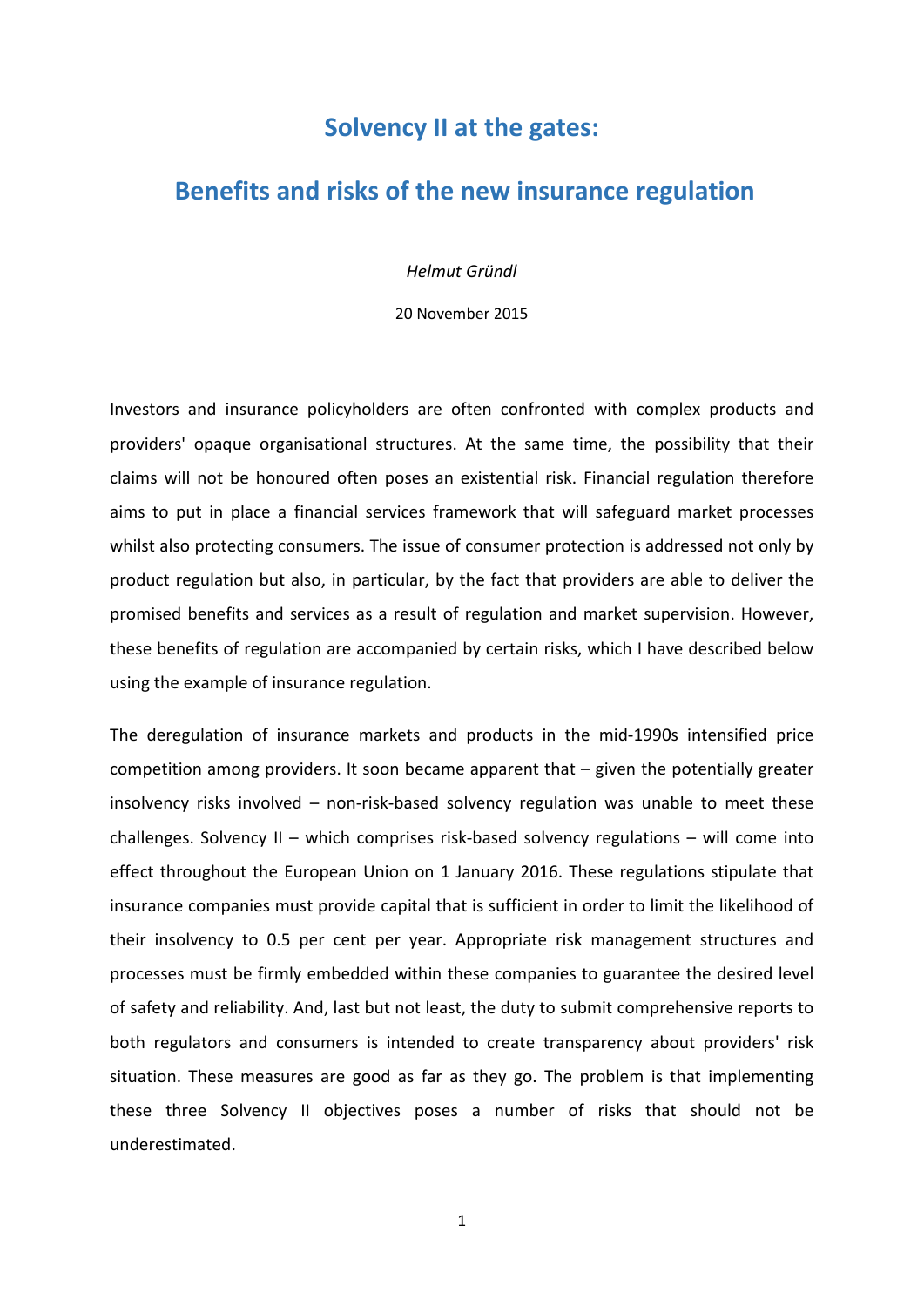#### **Insurers caught between hope and fear**

Even the timing of Solvency II's introduction is problematic because the persistently low level of interest rates poses a significant challenge for many life insurers who are obliged to deliver previously guaranteed returns to their policyholders. The market-consistent Solvency II balance sheet – coupled with risk-based capital requirements – ruthlessly exposes this problem, unlike under the current regulatory system based on German accounting standards (HGB). The hope that interest rates will start to rise again helps to explain why the insurance industry has been keen for the introduction of Solvency II to be postponed and for lengthy transitional periods to be agreed. Insurers have also been insisting that insurance liabilities should not be subject to a market-consistent valuation. This means that lower and less volatile values can be reported for these liabilities, which reduces the risk of institutions being forced to sell financial assets. The aforementioned measures will no doubt achieve their aim of temporarily averting a crisis. If interest rates remain low for much longer, however, these measures will merely conceal further emerging problems.

The risk of various interest groups seeking to influence regulation was also demonstrated when the 'standard formula' used to determine capital requirements was being devised. Throughout the years when Solvency II was being developed, numerous suggestions for the parameters of this standard formula were put forward. These proposals often reflected the vested interests of the lobby group concerned and made the standard formula into an overcomplicated mechanism. This problem of 'regulatory capture' is exemplified by the plans for government bonds issued in the European Economic Area (EEA) to be subject to capital requirements of zero per cent, which in many cases would not constitute a risk-based approach. The objective here is quite simply to make it easier for governments to borrow at the expense of the safety of insurance policyholders' claims. However, the current political debate gives us cause for hope that it might never come to this politically motivated inconsistency, which would also distort competition among providers and jeopardise customers' entitlements.

One regulatory risk that should not be underestimated is regulators' fear of their own responsibility. This phenomenon, known as 'regulatory forbearance', appears to provide a compelling explanation for the fact that the introduction of Solvency II has been postponed

2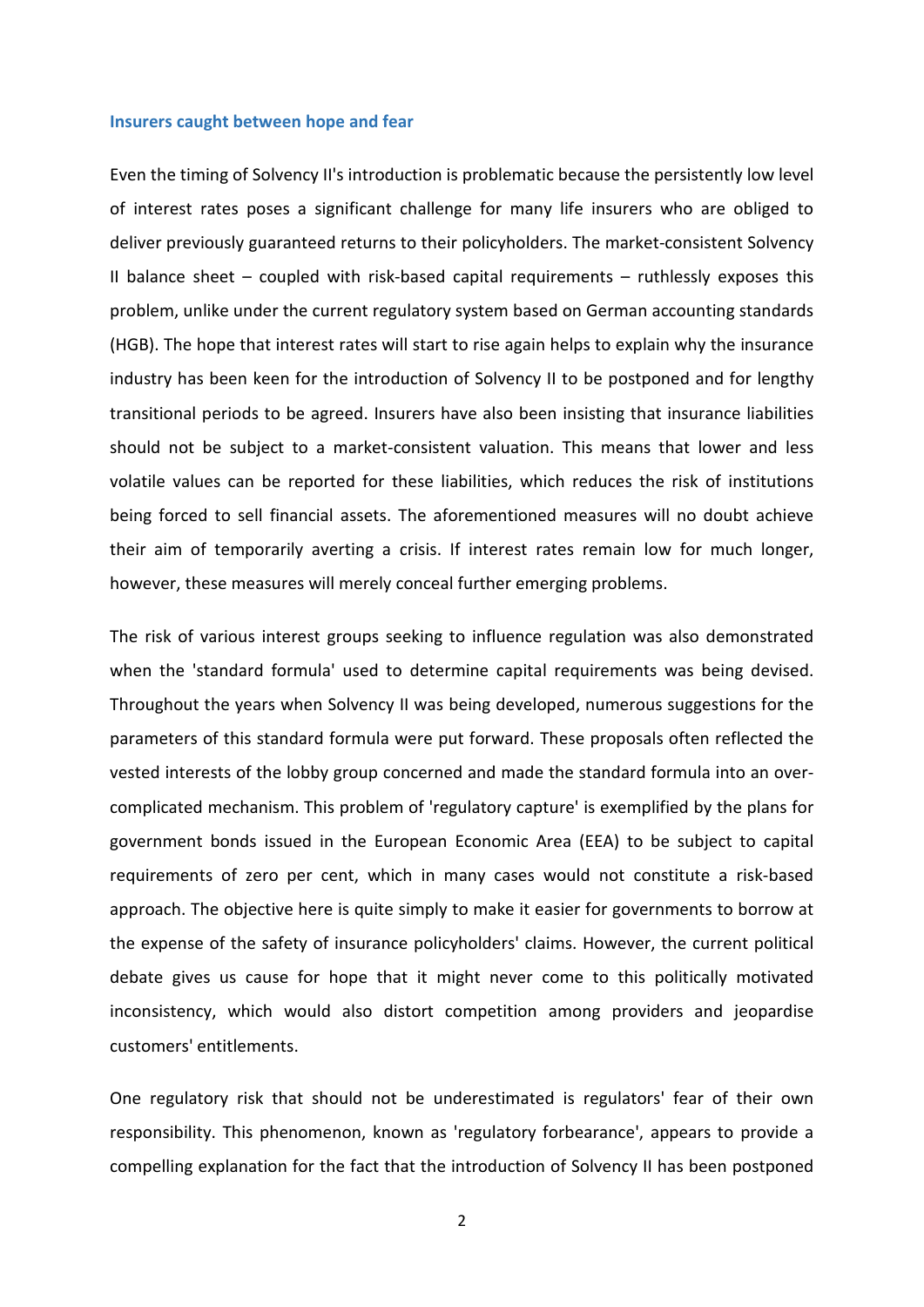several times and that the requirement for market-consistent valuations on the solvency balance sheet has been watered down. Regulators do not want to be seen as the ones responsible for any premature insolvencies if, for example, interest rates were to rebound swiftly from their current low levels and this triggered a general recovery. Regulatory capture and regulatory forbearance can therefore be mutually complementary.

The delegated legislation dated 17 January 2015, which contains detailed rules and regulations on the introduction of Solvency II, runs to almost 800 pages. The highly complex and bureaucratic supervision and regulation revealed therein constitute a further serious risk. The tricky problem for entities being monitored is not just for them to ensure that they are complying with the rules. More importantly, there is a danger that firms come to regard regulatory compliance as a mere box-ticking exercise and thus lose sight of the real objective of Solvency II, which is to instill in insurance companies a risk management culture that is based on a holistic view and, in particular, can identify any threats to their performance at an early stage.

#### **Complexity is becoming a problem**

However, the complexity of regulation poses the risk that supervisory authorities might not be up to the task of ensuring that regulatory requirements are being met. A case in point is the possibility for companies to use internal risk models to determine their capital requirements. Although these models are supposed to be more accurate than the standard formula, there is a risk that regulators are unable to assess the details of their composition and structure and how their parameters are determined. This, in turn, enables the regulated companies to exert improper influence on the presentation of their risk position, thereby increasing their business risk.

The complexity of regulation – coupled with the fact that different regulatory standards have been developed for banking and insurance – also provides opportunities for regulatory arbitrage, which enables companies to relocate their business to jurisdictions that have the weakest capital requirements or product regulation, for example. However, regulatory arbitrage poses the risk that customers might purchase products that are less safe or reliable.

3